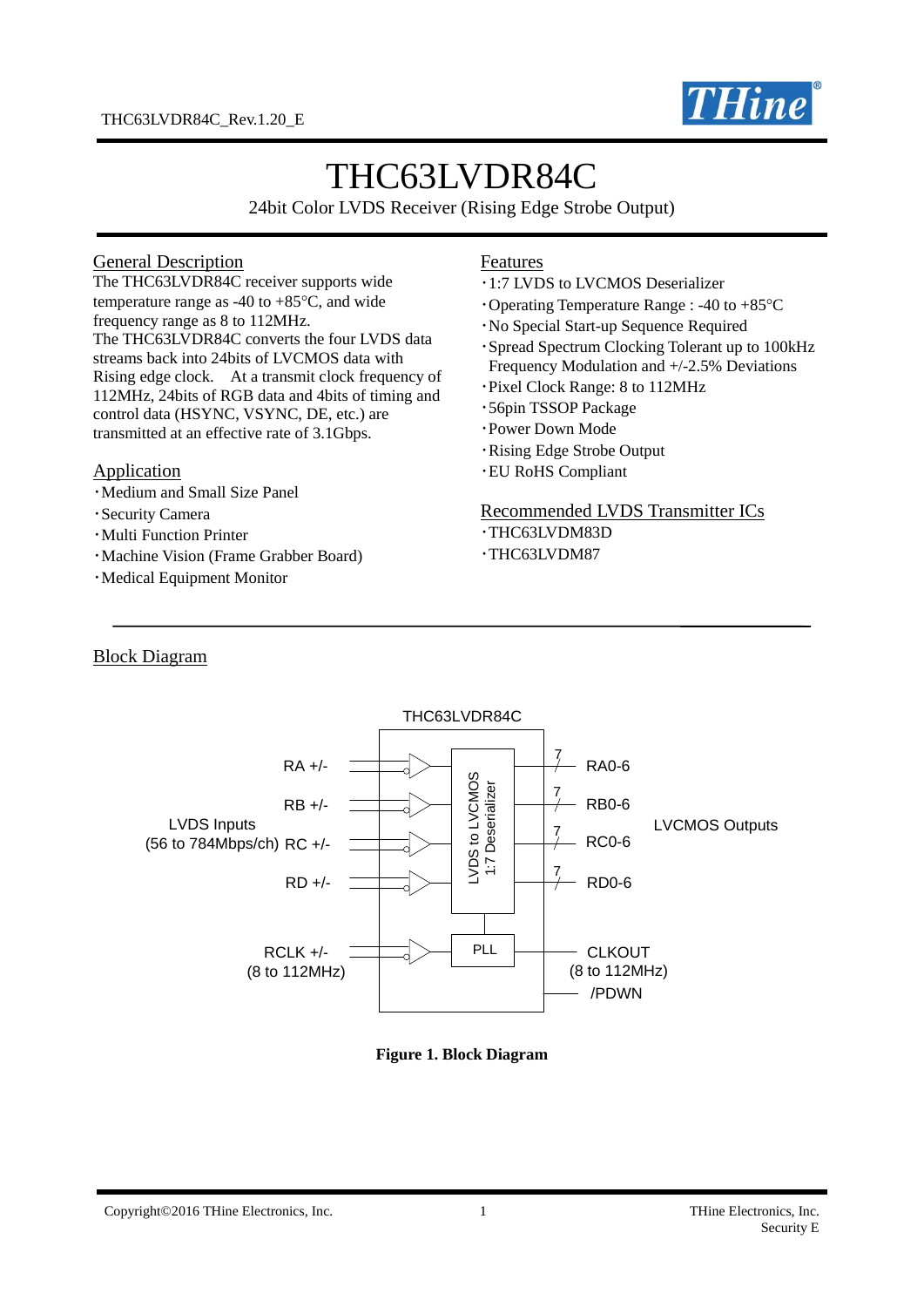

# Pin Diagram



**Figure 2. Pin Diagram**

| Pin Description                                                |                                                                                                                |                             |               |                                                                            |  |
|----------------------------------------------------------------|----------------------------------------------------------------------------------------------------------------|-----------------------------|---------------|----------------------------------------------------------------------------|--|
| <b>Pin Name</b>                                                | Pin#                                                                                                           | <b>Direction</b>            | <b>Type</b>   | <b>Description</b>                                                         |  |
| RA+, RA-                                                       | 10, 9                                                                                                          |                             |               |                                                                            |  |
| $RB+, RB-$                                                     | 12, 11                                                                                                         |                             |               | LVDS Data Inputs                                                           |  |
| $RC+$ , $RC-$                                                  | 16, 15                                                                                                         |                             |               |                                                                            |  |
| RD+, RD-                                                       | 20, 19                                                                                                         |                             |               |                                                                            |  |
| RCLK+,<br>RCLK-                                                | 18, 17                                                                                                         | Input                       | <b>LVDS</b>   | <b>LVDS Clock Inputs</b>                                                   |  |
| $RA0 - RA6$<br>$RBO \sim RBG$<br>$RC0 - RC6$<br>$RDO \sim RDS$ | 27, 29, 30, 32, 33, 35, 37<br>38, 39, 43, 45, 46, 47, 51<br>53, 54, 55, 1, 3, 5, 6<br>7, 34, 41, 42, 49, 50, 2 | Output                      | <b>LVCMOS</b> | <b>Pixel Data Outputs</b>                                                  |  |
| <b>CLKOUT</b>                                                  | 26                                                                                                             |                             |               | <b>Pixel Clock Output</b>                                                  |  |
| /PDWN                                                          | 25                                                                                                             | Input                       |               | H: Normal Operation<br>L: Power Down (All outputs are pulled to<br>ground) |  |
| <b>VCC</b>                                                     | 31, 40, 48, 56                                                                                                 |                             |               | Power Supply Pins for LVCMOS outputs<br>and digital circuitry              |  |
| <b>GND</b>                                                     | 4, 28, 36, 44, 52                                                                                              |                             | Power         | Ground Pins for LVCMOS outputs and<br>digital circuitry                    |  |
| LVDS VCC                                                       | 13                                                                                                             |                             |               | Power Supply Pins for LVDS inputs                                          |  |
| LVDS GND                                                       | 8, 14, 21                                                                                                      |                             |               | Ground Pins for LVDS inputs                                                |  |
| PLL VCC                                                        | 23                                                                                                             |                             |               | Power Supply Pins for PLL circuitry                                        |  |
| PLL GND                                                        | 22, 24                                                                                                         | <b><i>musical</i></b> means | $\cdot$       | Ground Pins for PLL circuitry                                              |  |

**Table 1. Pin Description**

Copyright©2016 THine Electronics, Inc. 2 THine Electronics, Inc.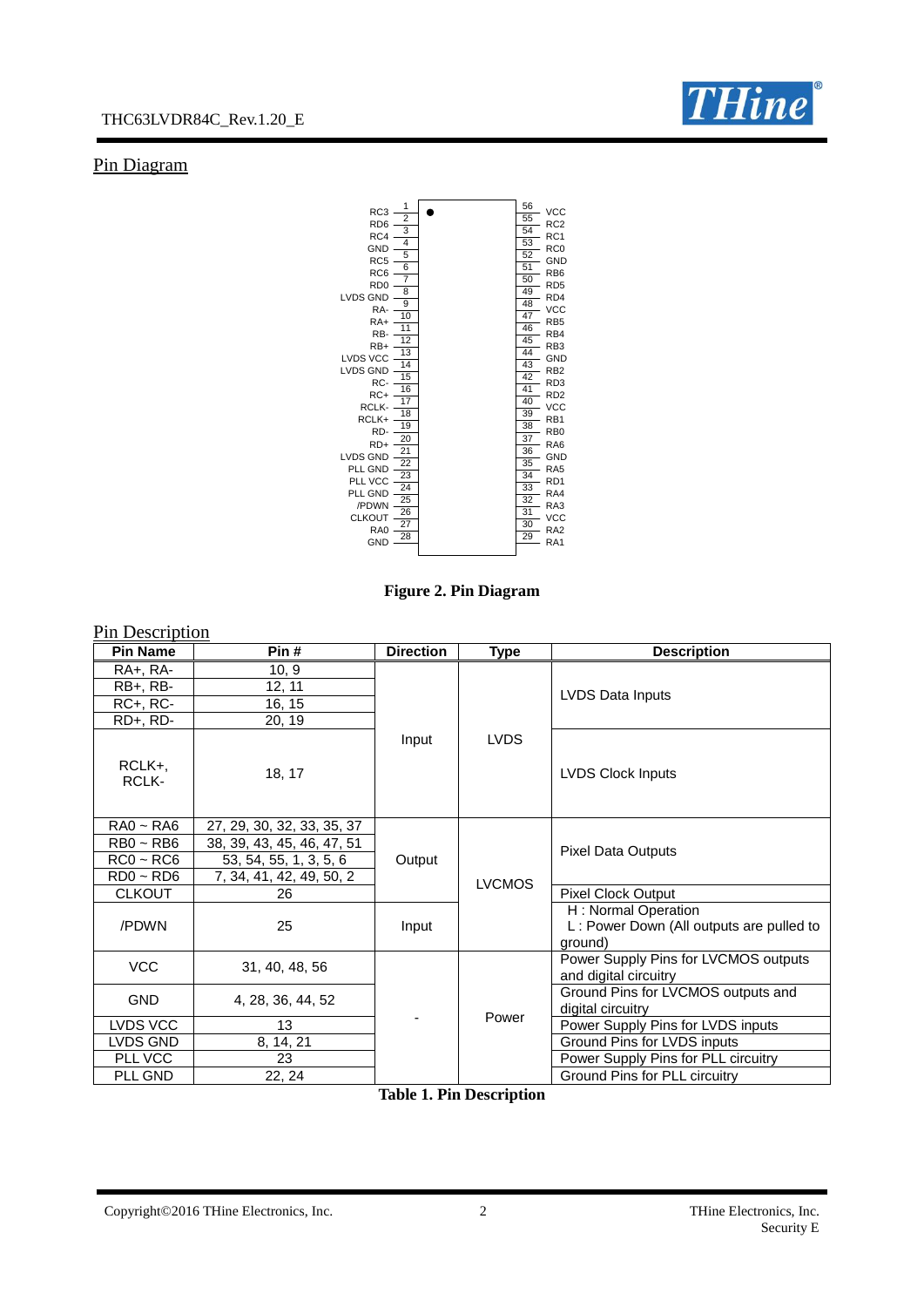#### THC63LVDR84C\_Rev.1.20\_E



#### Absolute Maximum Ratings

| Parameter                               | Min    | Max         | Unit         |
|-----------------------------------------|--------|-------------|--------------|
| Supply Voltage (VCC, LVDS VCC, PLL VCC) | $-0.3$ | $+4.0$      |              |
| <b>LVCMOS Input Voltage</b>             | $-0.3$ | $VCC + 0.3$ |              |
| <b>LVCMOS Output Voltage</b>            | $-0.3$ | $VCC + 0.3$ |              |
| LVDS Input Pin                          | $-0.3$ | $VCC + 0.3$ |              |
| Junction Temperature                    |        | $+125$      | °C           |
| Storage Temperature                     | -55    | $+150$      | $^{\circ}C$  |
| <b>Reflow Peak Temperature</b>          |        | $+260$      | $^{\circ}$ C |
| Reflow Peak Temperature Time            |        | 10          | sec          |
| Maximum Power Dissipation @+25°C        |        | 1.9         | W            |

#### **Table 2. Absolute Maximum Ratings**

# Recommended Operating Conditions

| Svmbol | Parameter                                   | Min                             | Tvp | Max | Jnit |
|--------|---------------------------------------------|---------------------------------|-----|-----|------|
| VCC33  | All Supply Voltage (VCC, LVDS VCC, PLL VCC) | 3.0                             | -   | 3.6 |      |
| Ta     | Operating Ambient Temperature               | -40                             | +25 | +85 |      |
| PCLK   | <b>RCLK and CLKOUT Clock Frequency</b>      |                                 | -   | 112 | MHz  |
|        | $\cdots$<br><b>m</b> 11 <b>A m</b>          | $\cdots$<br>$\sim$<br>$\cdot$ . |     |     |      |

#### **Table 3. Recommended Operating Conditions**

"Absolute Maximum Ratings" are those values beyond which the safety of the device can not be guaranteed. They are not meant to imply that the device should be operated at these limits. The tables of "Electrical Characteristics Table4, 5, 6, 7" specify conditions for device operation.

"Absolute Maximum Rating" value also includes behavior of overshooting and undershooting.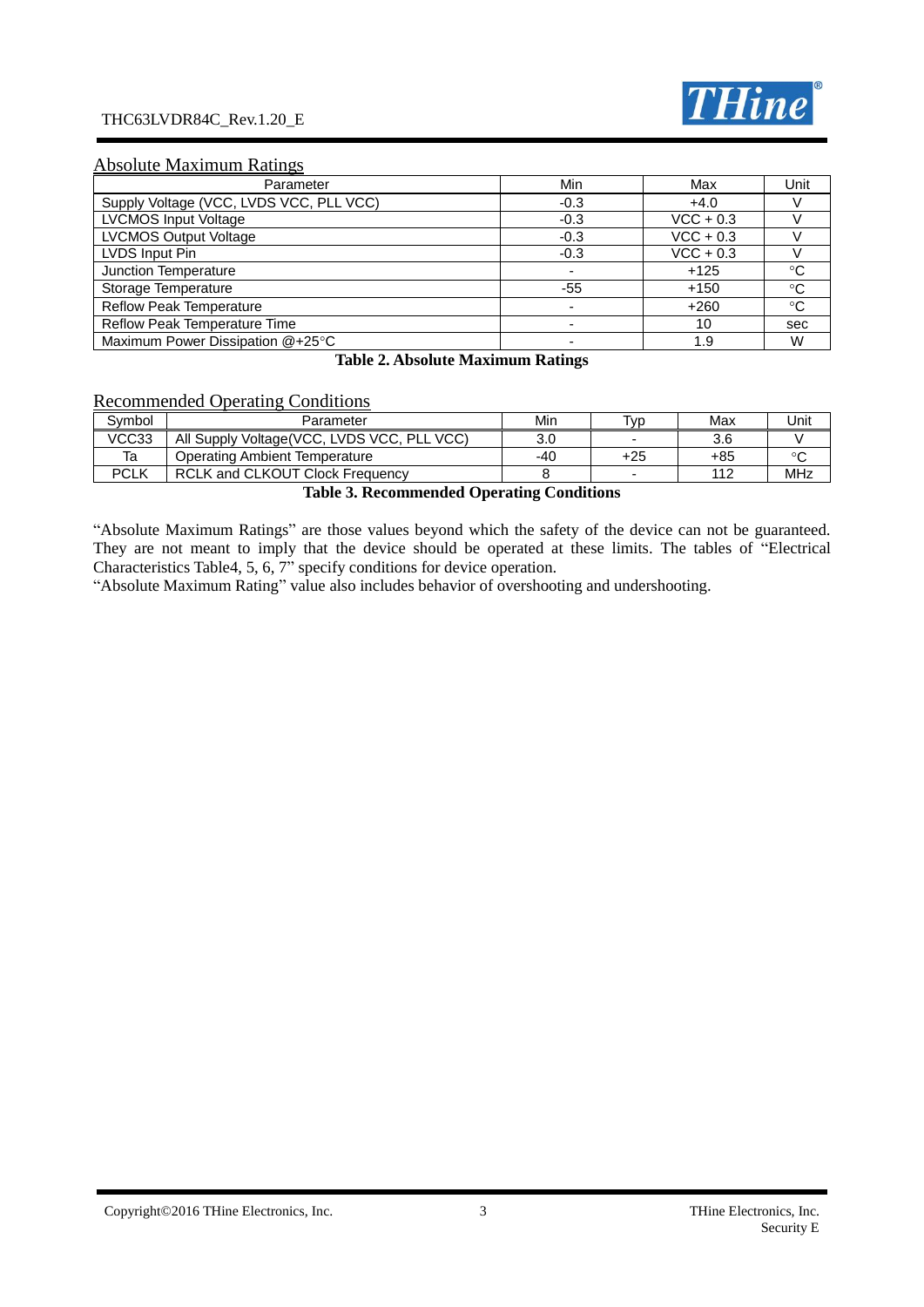



# Equivalent LVDS Input Schematic Diagram





# **Output Control**

| /PDWN | $RCLK +/-$ Input     | <b>LVCMOS Output</b> |
|-------|----------------------|----------------------|
|       | Valid Clock          | Active Clock & Data  |
|       | <b>Invalid Clock</b> | Unfixed Clock & Data |
|       | Open or Hi-z         | All Low              |
|       | Don't Care           | All Low              |

|  |  | Table 4. LVCMOS Output Data Control |  |
|--|--|-------------------------------------|--|
|--|--|-------------------------------------|--|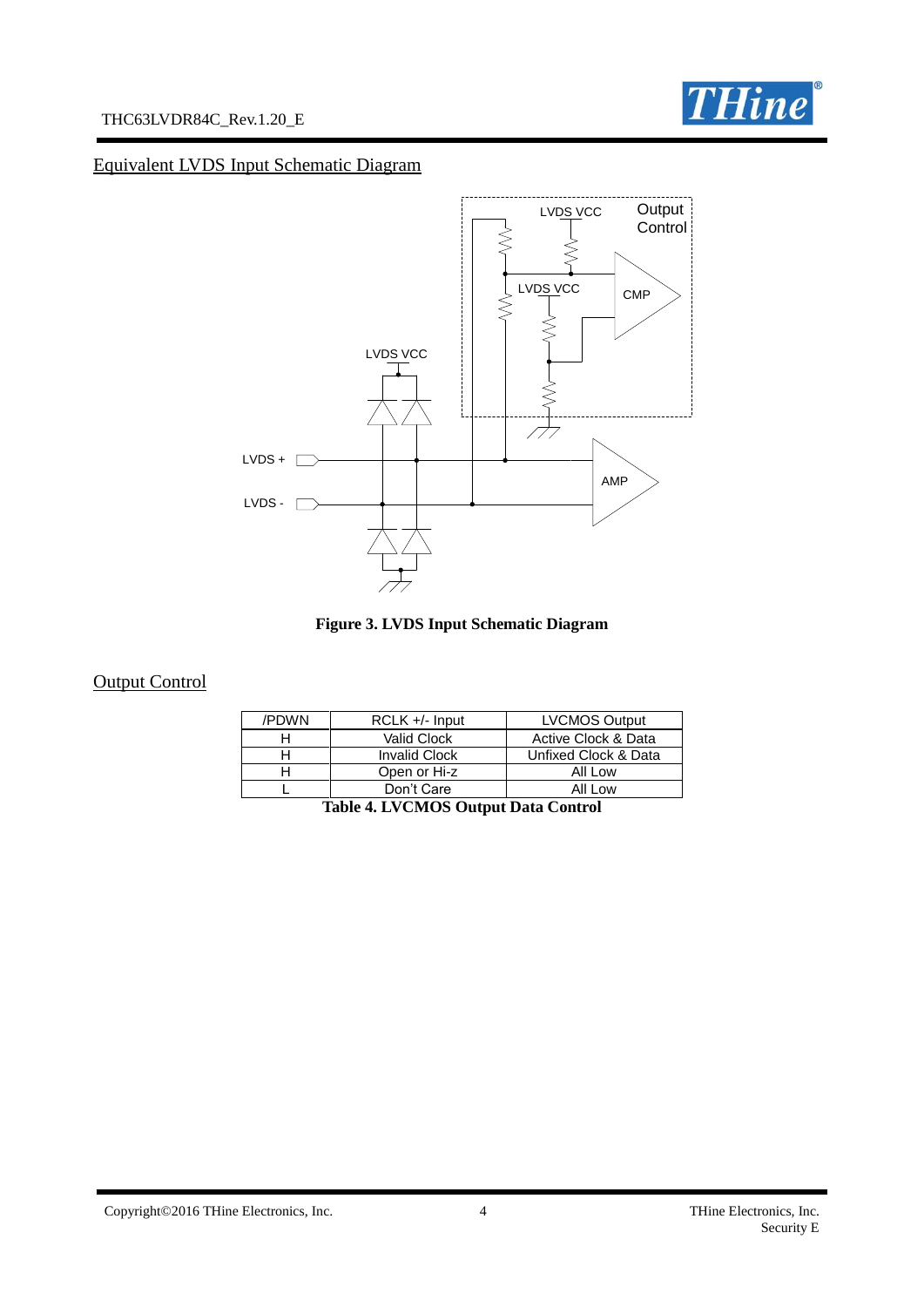

#### Power Consumption

Over recommended operating supply and temperature range unless otherwise specified

| Symbol        | Parameter                                         | Conditions                                                                                                                   | Typ* | Max | Unit |
|---------------|---------------------------------------------------|------------------------------------------------------------------------------------------------------------------------------|------|-----|------|
|               | <b>LVDS Receiver Operating Current</b>            | CL=8pF, PCLK=65MHz,<br>VCC33=3.3V                                                                                            | 55   | 70  | mA   |
| <b>I</b> RCCG | Gray Scale Pattern 16 (Fig.4)                     | CL=8pF, PCLK=112MHz,<br>$VCC33=3.3V$<br>CL=8pF, PCLK=65MHz,<br>$VCC33=3.3V$<br>CL=8pF, PCLK=112MHz,<br>VCC33=3.3V<br>/PDWN=L | 90   | 110 | mA   |
|               | <b>LVDS Receiver Operating Current</b>            |                                                                                                                              | 90   | 110 | mA   |
| <b>IRCCW</b>  | Worst Case Pattern(Fig.5)                         |                                                                                                                              | 130  | 160 | mA   |
| <b>IRCCS</b>  | <b>LVDS Receiver</b><br><b>Power Down Current</b> |                                                                                                                              |      | 500 | μA   |

\*Typ values are at the conditions of Ta =  $+25^{\circ}$ C

#### **Table 5. Power Consumption**

# **16 Grayscale Pattern**



#### **Figure 4. 16 Grayscale Pattern**

#### **Worst Case Pattern**



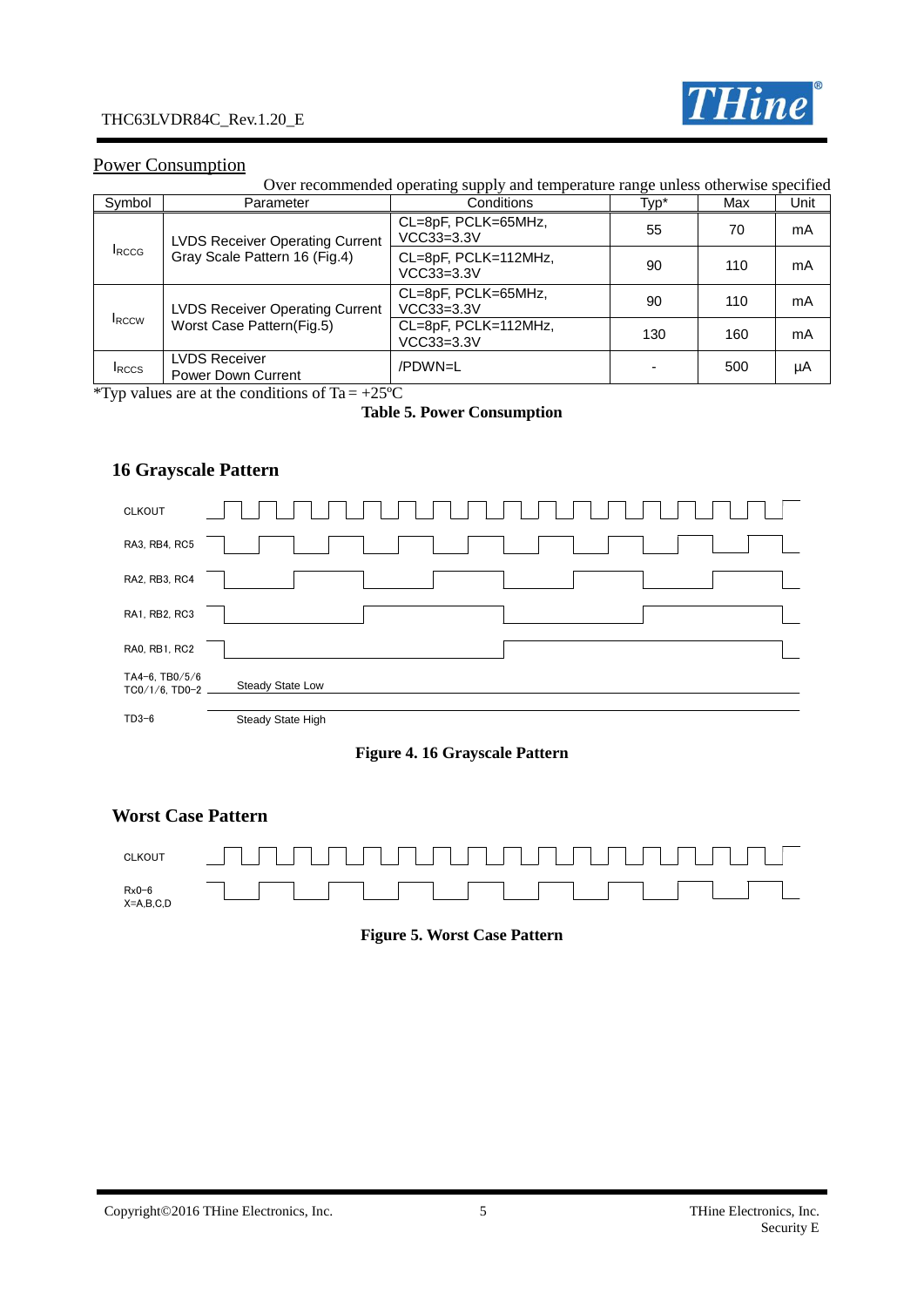

#### Electrical Characteristics

## **LVDS Receiver DC Specifications**

|                 | Over recommended operating supply and temperature range unless otherwise specified |                                       |        |      |     |      |  |  |
|-----------------|------------------------------------------------------------------------------------|---------------------------------------|--------|------|-----|------|--|--|
| Symbol          | Parameter                                                                          | Conditions                            | Min    | Typ* | Max | Unit |  |  |
| V <sub>TH</sub> | Differential Input High<br>Threshold                                               | $RL=100\Omega$ , VIC=+1.2V            |        |      | 100 | mV   |  |  |
| V <sub>TL</sub> | Differential Input Low<br>Threshold                                                |                                       | $-100$ |      |     | mV   |  |  |
| <b>I</b> IN     | Input Current                                                                      | $V_{IN} = +2.4 / 0V$<br>LVDS VCC=3.6V |        |      | ±30 | μA   |  |  |

#### **Table 6. LVDS Receiver DC Specifications**

# **LVCMOS DC Specifications**

|                 | Over recommended operating supply and temperature range unless otherwise specified |                                                   |            |      |     |      |  |  |
|-----------------|------------------------------------------------------------------------------------|---------------------------------------------------|------------|------|-----|------|--|--|
| Symbol          | Parameter                                                                          | Conditions                                        | Min        | Typ. | Max | Unit |  |  |
| Vıн             | High Level Input Voltage                                                           |                                                   | 2.0        |      | VCC |      |  |  |
| V <sub>IL</sub> | Low Level Input Voltage                                                            |                                                   | <b>GND</b> |      | 0.8 |      |  |  |
| $V_{OH}$        | High Level Output Voltage                                                          | $I_{OH} = -4mA (Data)$<br>$I_{OH} = -8mA$ (Clock) | 2.4        |      |     |      |  |  |
| Vol             | Low Level Output Voltage                                                           | $I_{OL}$ =4mA (Data)<br>$I_{OL}$ =8mA (Clock)     |            |      | 0.4 |      |  |  |
| <b>I</b> IN     | Input Current                                                                      | $GND \leq V_{IN} \leq VCC$                        |            |      | ±10 | uΑ   |  |  |

#### **Table 7. LVCMOS DC Specifications**

#### **LVCMOS Output Load Limitation**

The output load is limited so that the junction temperature does not exceed 125°C.



#### **Figure 6. LVCMOS Output Load Limitation**

#### Copyright©2016 THine Electronics, Inc. 6 THine Electronics, Inc.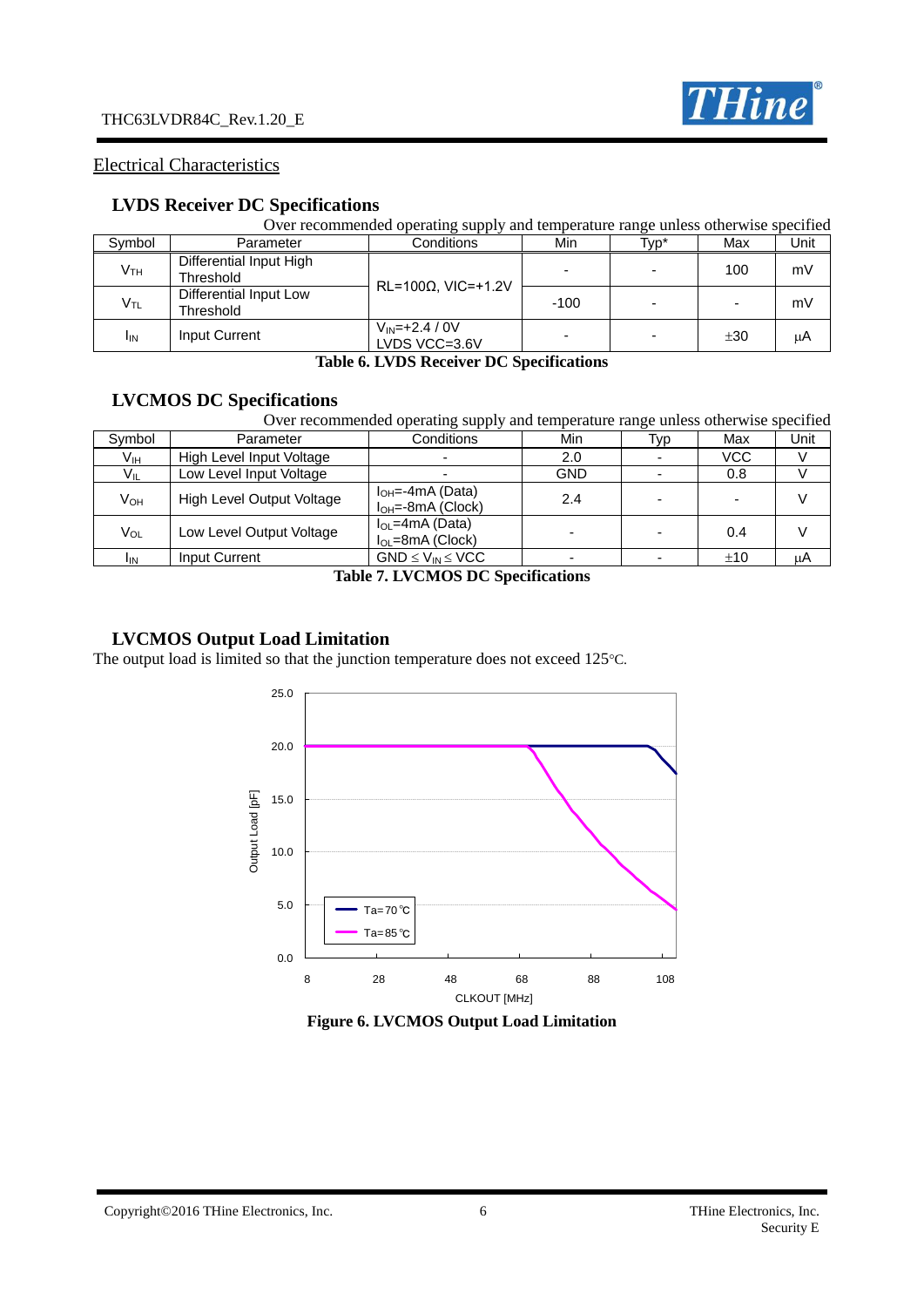

# **Switching Characteristics**

|                          |                                        | Over recommended operating supply and temperature range unless otherwise specified |                          |                     |                          |      |
|--------------------------|----------------------------------------|------------------------------------------------------------------------------------|--------------------------|---------------------|--------------------------|------|
| Symbol                   | Parameter                              |                                                                                    | Min                      | Typ*                | Max                      | Unit |
| $t_{\mathsf{RCP}}$       | <b>RCLK and CLKOUT Transition Time</b> |                                                                                    | 8.92                     |                     | 125                      | ns   |
| $t_{\mathsf{RCH}}$       | LVCMOS CLKOUT High Time                |                                                                                    |                          | T/2                 |                          | ns   |
| $t_{\sf RCL}$            | LVCMOS CLKOUT Low Time                 |                                                                                    |                          | T/2                 | $\overline{\phantom{a}}$ | ns   |
| t <sub>RCD</sub>         | RCLK IN to CLKOUT Delay                |                                                                                    |                          | $(3/14+3) \times T$ |                          | ns   |
| $t_{\mathsf{RS}}$        | LVCMOS Data Setup to CLKOUT            |                                                                                    | $0.35 \times T - 0.3$    |                     |                          | ns   |
| t <sub>RH</sub>          | LVCMOS Data Hold from CLKOUT           |                                                                                    | $0.45 \times T - 1.6$    |                     | ٠                        | ns   |
| $t_{\text{TLH}}$         | LVCMOS Low to High Transition Time     |                                                                                    |                          | 0.7                 | 1.0                      | ns   |
| t <sub>thl</sub>         | LVCMOS High to Low Transition Time     |                                                                                    |                          | 0.7                 | 1.0                      | ns   |
|                          | LVDS Receiver Skew Margin              | PCLK=65MHz                                                                         | $-0.55$                  |                     | 0.55                     |      |
| tsk                      |                                        | PCLK=112MHz                                                                        | $-0.25$                  |                     | 0.25                     | ns   |
| $t_{\mathsf{RIP1}}$      | LVDS Input Data Position0              |                                                                                    | - t <sub>sk</sub>        | 0.0                 | + t <sub>sk</sub>        | ns   |
| $t_{\mathsf{RIP}0}$      | <b>LVDS Input Data Position1</b>       |                                                                                    | $T/7 - t_{SK}$           | T/7                 | $T/7+ t_{SK}$            | ns   |
| t <sub>RIP6</sub>        | LVDS Input Data Position2              |                                                                                    | $2T/7 - t_{SK}$          | 2T/7                | $2T/7+ t_{SK}$           | ns   |
| t <sub>RIP5</sub>        | LVDS Input Data Position3              |                                                                                    | $3T/7 - t_{SK}$          | 3T/7                | $3T/7+ t_{SK}$           | ns   |
| t <sub>RIP4</sub>        | LVDS Input Data Position4              |                                                                                    | $4T/7 - t_{SK}$          | 4T/7                | $4T/7 + t_{SK}$          | ns   |
| $t_{RIP3}$               | LVDS Input Data Position5              |                                                                                    | $5T/7$ - t <sub>SK</sub> | 5T/7                | $5T/7+ t_{SK}$           | ns   |
| t <sub>RIP2</sub>        | LVDS Input Data Position6              |                                                                                    | $6T/7 - t_{SK}$          | 6T/7                | $6T/7+$ tsk              | ns   |
| <b>t</b> <sub>RPLL</sub> | Phase Lock Loop Set                    |                                                                                    |                          |                     | 10.0                     | ms   |

\*Typ values are at the conditions of VCC33=3.3V and Ta =  $+25^{\circ}$ C

**Table 8. LVCMOS & LVDS Receiver AC Specifications**

Copyright©2016 THine Electronics, Inc. 7 7 THine Electronics, Inc.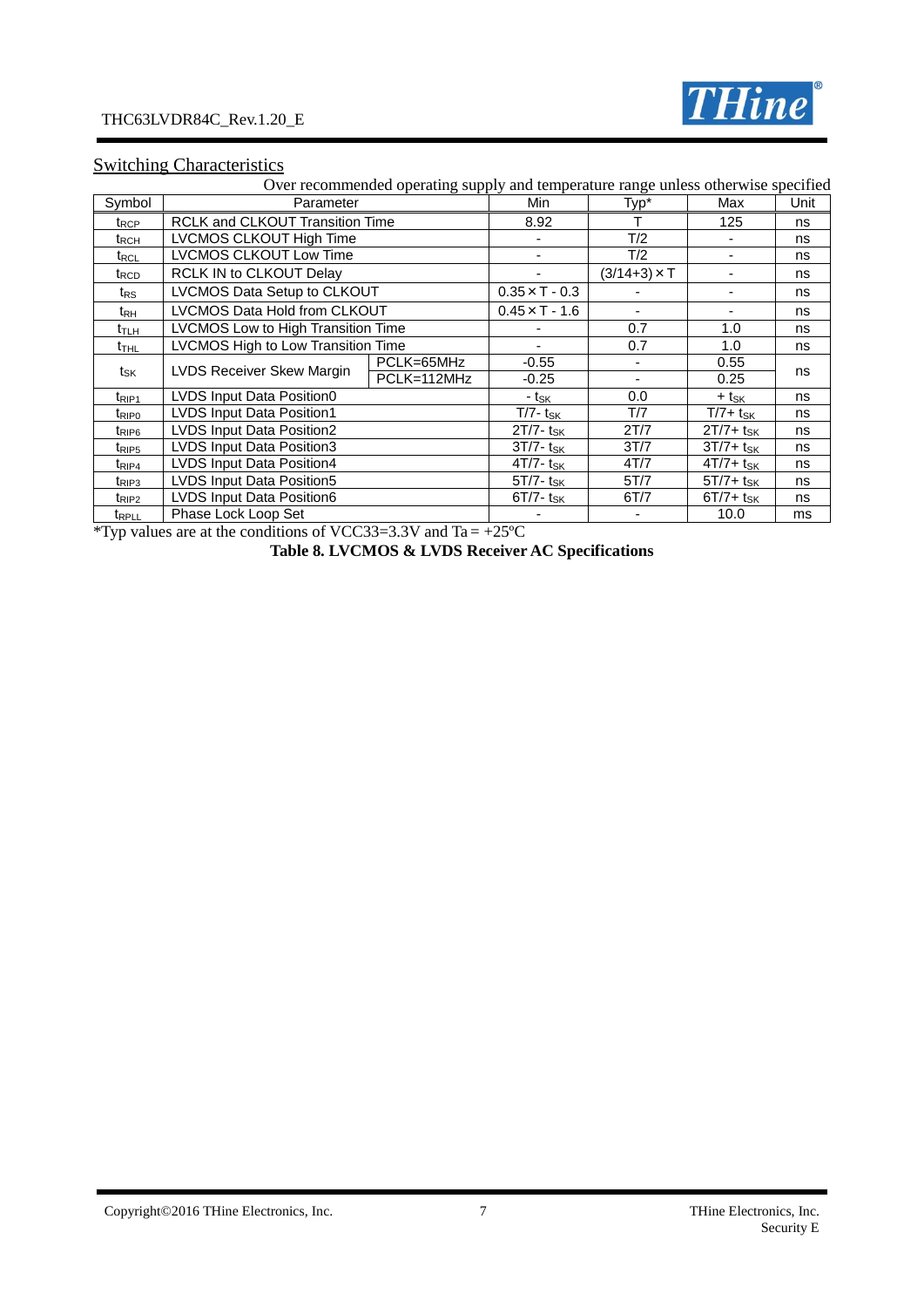

#### AC Timing Diagrams

#### **LVDS Input**



**Figure 7. LVDS Input Data Position**

# **LVCMOS Output**







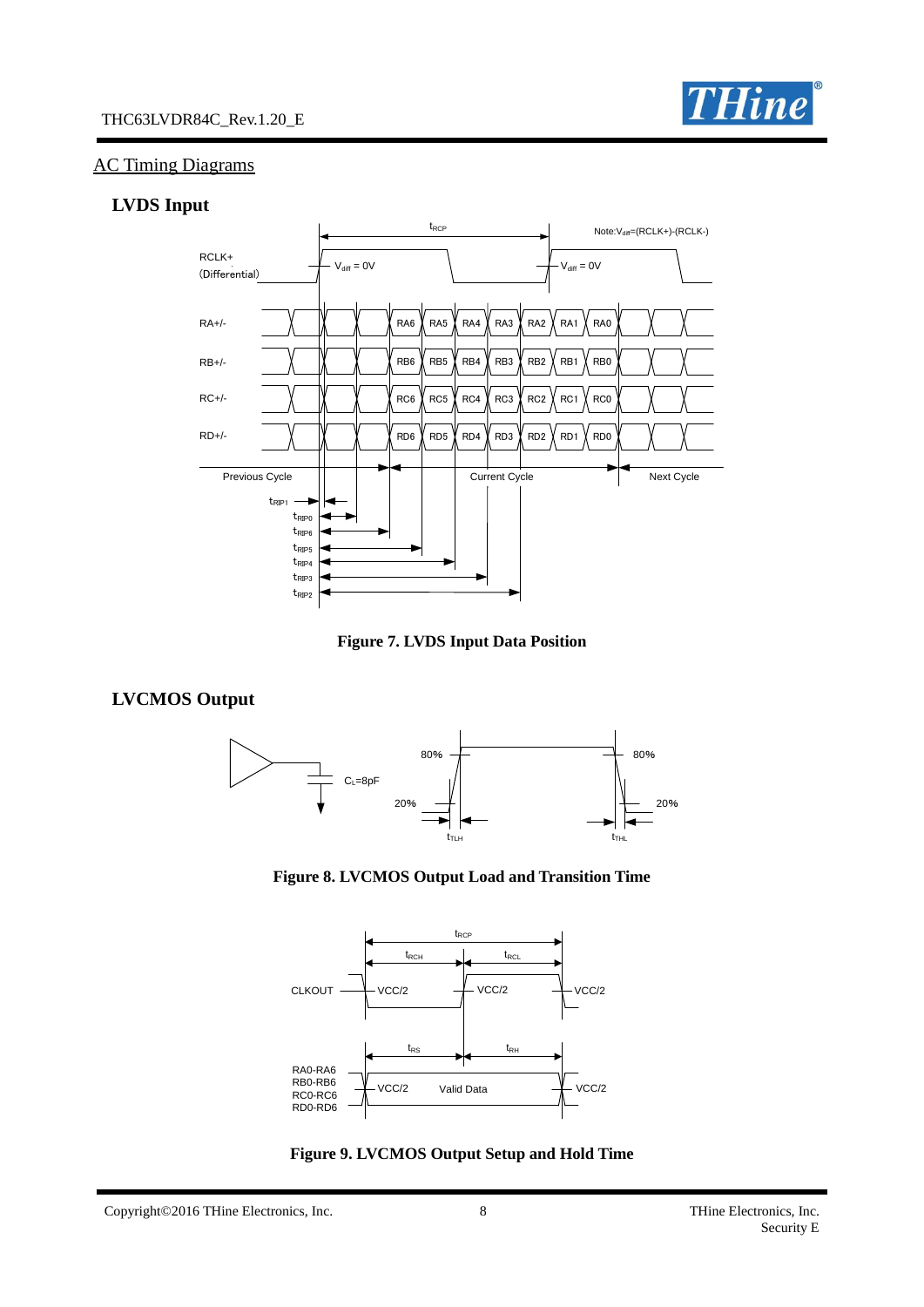

# **Input to Output Delay**



#### **Figure 10.Input Clock to Output Clock Delay Time**

# **Phase Lock Loop Set Time**



**Figure 11. PLL Lock Loop Set Time**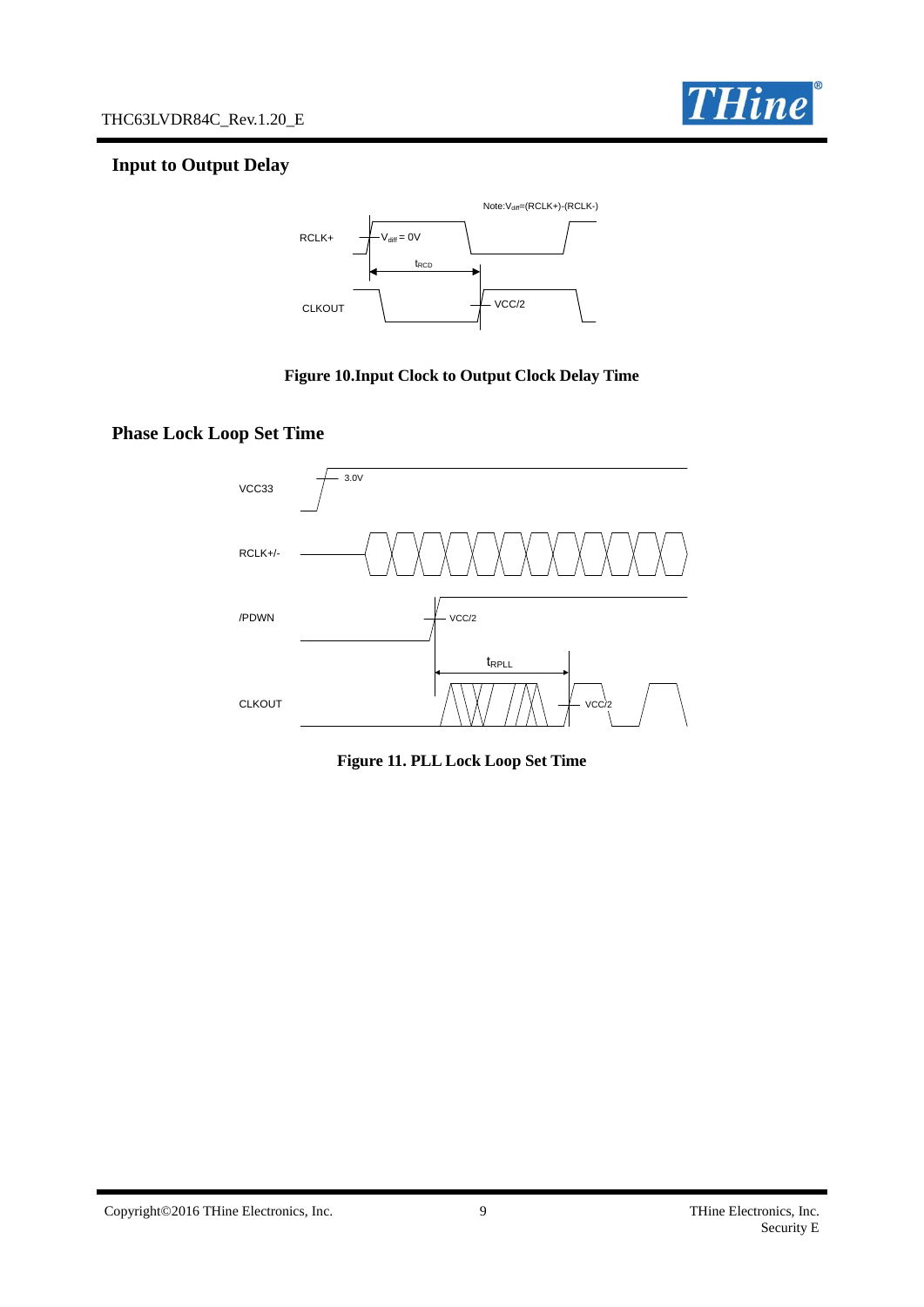

| Transmitter     |                              | <b>VESA</b> format | <b>JEIDA</b> format      | Receiver        |                  |
|-----------------|------------------------------|--------------------|--------------------------|-----------------|------------------|
| Pin             | 6bit(18bpp)                  | 8bit(24bpp)        | 6bit(18bpp)              | 8bit(24bpp)     | Pin              |
| TA <sub>0</sub> | R <sub>0</sub>               | R <sub>0</sub>     | R <sub>2</sub>           | R <sub>2</sub>  | RA <sub>0</sub>  |
| TA <sub>1</sub> | R <sub>1</sub>               | R <sub>1</sub>     | R <sub>3</sub>           | R <sub>3</sub>  | RA <sub>1</sub>  |
| TA <sub>2</sub> | R <sub>2</sub>               | R <sub>2</sub>     | R4                       | R <sub>4</sub>  | RA <sub>2</sub>  |
| TA <sub>3</sub> | R <sub>3</sub>               | R <sub>3</sub>     | R <sub>5</sub>           | R <sub>5</sub>  | RA3              |
| TA4             | R4                           | R <sub>4</sub>     | R <sub>6</sub>           | R <sub>6</sub>  | RA4              |
| TA <sub>5</sub> | $\overline{R5}$              | $\overline{R5}$    | $\overline{R7}$          | $\overline{R7}$ | RA <sub>5</sub>  |
| TA <sub>6</sub> | G <sub>0</sub>               | G <sub>0</sub>     | G <sub>2</sub>           | G <sub>2</sub>  | RA <sub>6</sub>  |
| TB <sub>0</sub> | $\overline{G1}$              | $\overline{G1}$    | $\overline{G3}$          | $\overline{G3}$ | R <sub>B</sub> 0 |
| TB <sub>1</sub> | G <sub>2</sub>               | G <sub>2</sub>     | G4                       | G4              | RB1              |
| TB <sub>2</sub> | $\overline{G3}$              | $\overline{G}3$    | $\overline{\mathsf{G5}}$ | $\overline{G5}$ | RB2              |
| TB <sub>3</sub> | G4                           | G <sub>4</sub>     | G <sub>6</sub>           | G <sub>6</sub>  | RB <sub>3</sub>  |
| TB4             | $\overline{\mathsf{G5}}$     | $\overline{G5}$    | $\overline{G7}$          | $\overline{G7}$ | RB4              |
| TB <sub>5</sub> | B <sub>0</sub>               | B <sub>0</sub>     | <b>B2</b>                | <b>B2</b>       | RB <sub>5</sub>  |
| TB <sub>6</sub> | B <sub>1</sub>               | <b>B1</b>          | B <sub>3</sub>           | B <sub>3</sub>  | RB <sub>6</sub>  |
| TC <sub>0</sub> | $\overline{B2}$              | $\overline{B2}$    | <b>B4</b>                | <b>B4</b>       | RC <sub>0</sub>  |
| TC <sub>1</sub> | B <sub>3</sub>               | B <sub>3</sub>     | <b>B5</b>                | B <sub>5</sub>  | RC <sub>1</sub>  |
| TC <sub>2</sub> | $\overline{B4}$              | $\overline{B4}$    | <b>B6</b>                | <b>B6</b>       | RC2              |
| TC <sub>3</sub> | <b>B5</b>                    | <b>B5</b>          | <b>B7</b>                | <b>B7</b>       | RC <sub>3</sub>  |
| TC4             | Hsync                        | <b>Hsync</b>       | <b>Hsync</b>             | Hsync           | RC4              |
| TC <sub>5</sub> | Vsync                        | Vsync              | Vsync                    | Vsync           | RC <sub>5</sub>  |
| TC <sub>6</sub> | DE                           | DE                 | DE                       | DE              | RC6              |
| TD <sub>0</sub> | $\qquad \qquad \blacksquare$ | R <sub>6</sub>     | -                        | R <sub>0</sub>  | RD <sub>0</sub>  |
| TD <sub>1</sub> | $\qquad \qquad \blacksquare$ | $\overline{R7}$    | $\blacksquare$           | R <sub>1</sub>  | RD <sub>1</sub>  |
| TD2             | $\blacksquare$               | G <sub>6</sub>     | $\overline{\phantom{0}}$ | G <sub>0</sub>  | RD <sub>2</sub>  |
| TD <sub>3</sub> | $\qquad \qquad \blacksquare$ | G7                 | -                        | G <sub>1</sub>  | RD <sub>3</sub>  |
| TD <sub>4</sub> | $\overline{\phantom{0}}$     | $\overline{B6}$    | $\overline{\phantom{0}}$ | $\overline{B}$  | RD4              |
| TD <sub>5</sub> | $\qquad \qquad \blacksquare$ | <b>B7</b>          | -                        | <b>B1</b>       | RD <sub>5</sub>  |
| TD <sub>6</sub> |                              | N/A                |                          | N/A             | RD <sub>6</sub>  |

# Application note **Display Data Mapping Example**

Note : Use TA to TC channels and open TD channel for 6bit application.

# **Table 9. Data Mapping for VESA & JEIDA RGB Color format**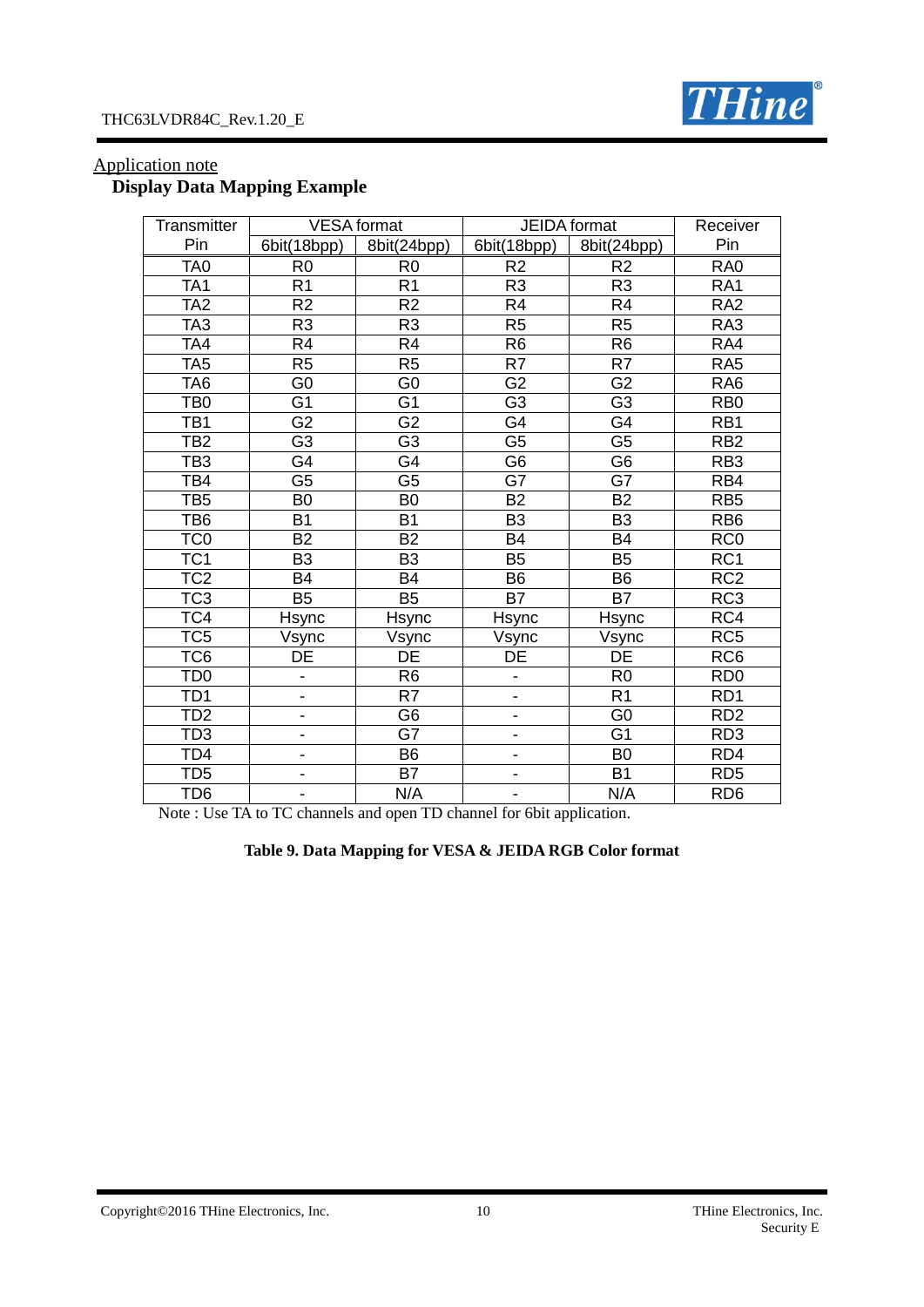

# **System Connection Example**



**Figure 12. Connection Example with JEIDA Format**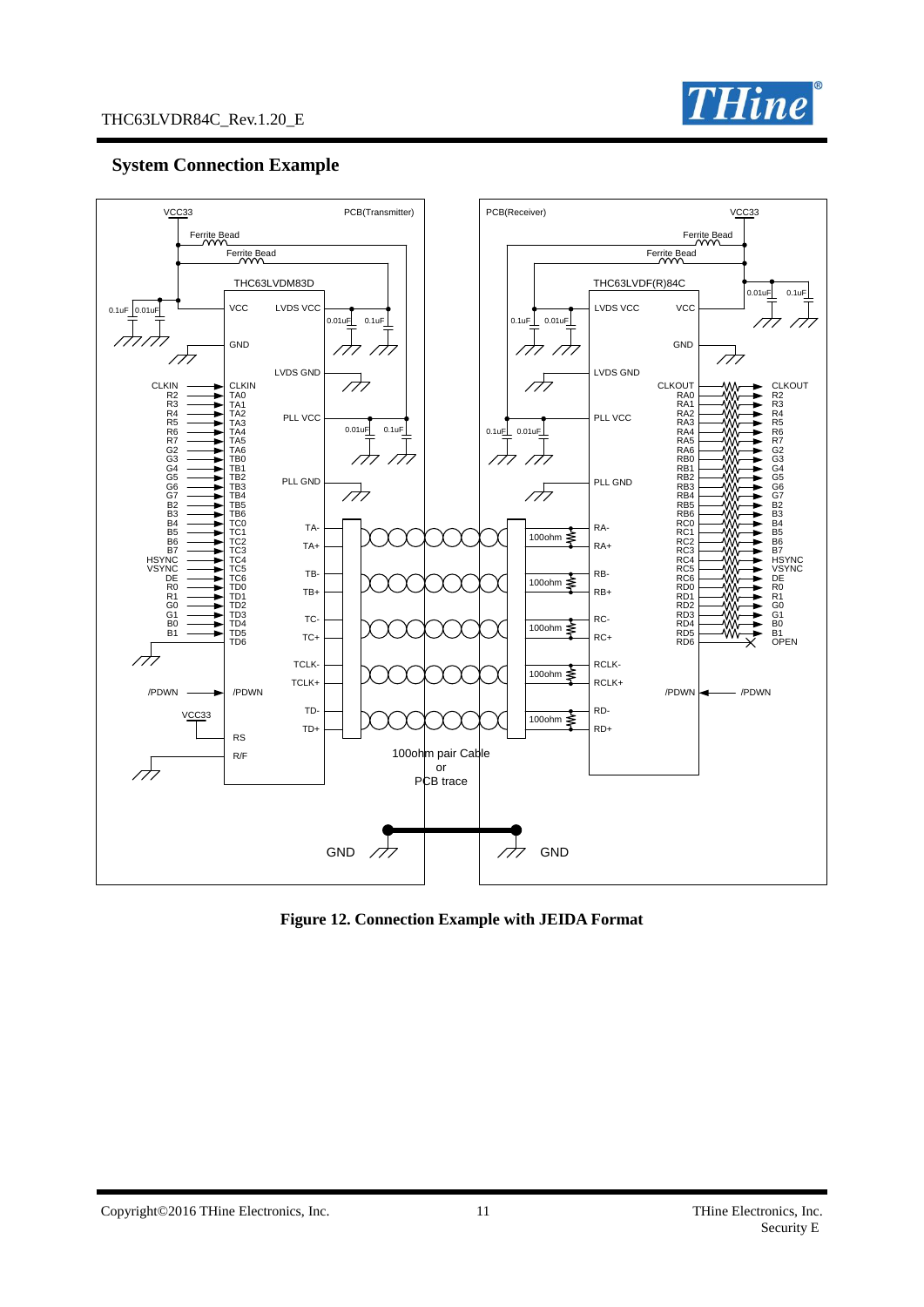

# **Notes**

1) Cable Connection and Disconnection

Do not connect and disconnect the LVDS cable, when the power is supplied to the system.

## 2) GND Connection

 Connect each GND of the PCB which LVDS-Tx and THC63LVDR84C on it. It is better for EMI reduction to place GND cable as close to LVDS cable as possible.

#### 3) Multi Drop Connection

Multi drop connection is not recommended.



**Figure 13. Multi Drop Connection**

#### 4) Asynchronous use

Asynchronous using such as following systems is not recommended.



|  |  | IC. | $RCLK+$<br>RCLK-<br>$RCLK+$<br>RCLK- | LKOI<br>THC63LVDR84Q<br>IC<br>DA I A<br>THC63LVDR84C |
|--|--|-----|--------------------------------------|------------------------------------------------------|
|--|--|-----|--------------------------------------|------------------------------------------------------|

**Figure 14. Asynchronous Use**

Copyright©2016 THine Electronics, Inc. 12 THine Electronics, Inc. 12 THine Electronics, Inc.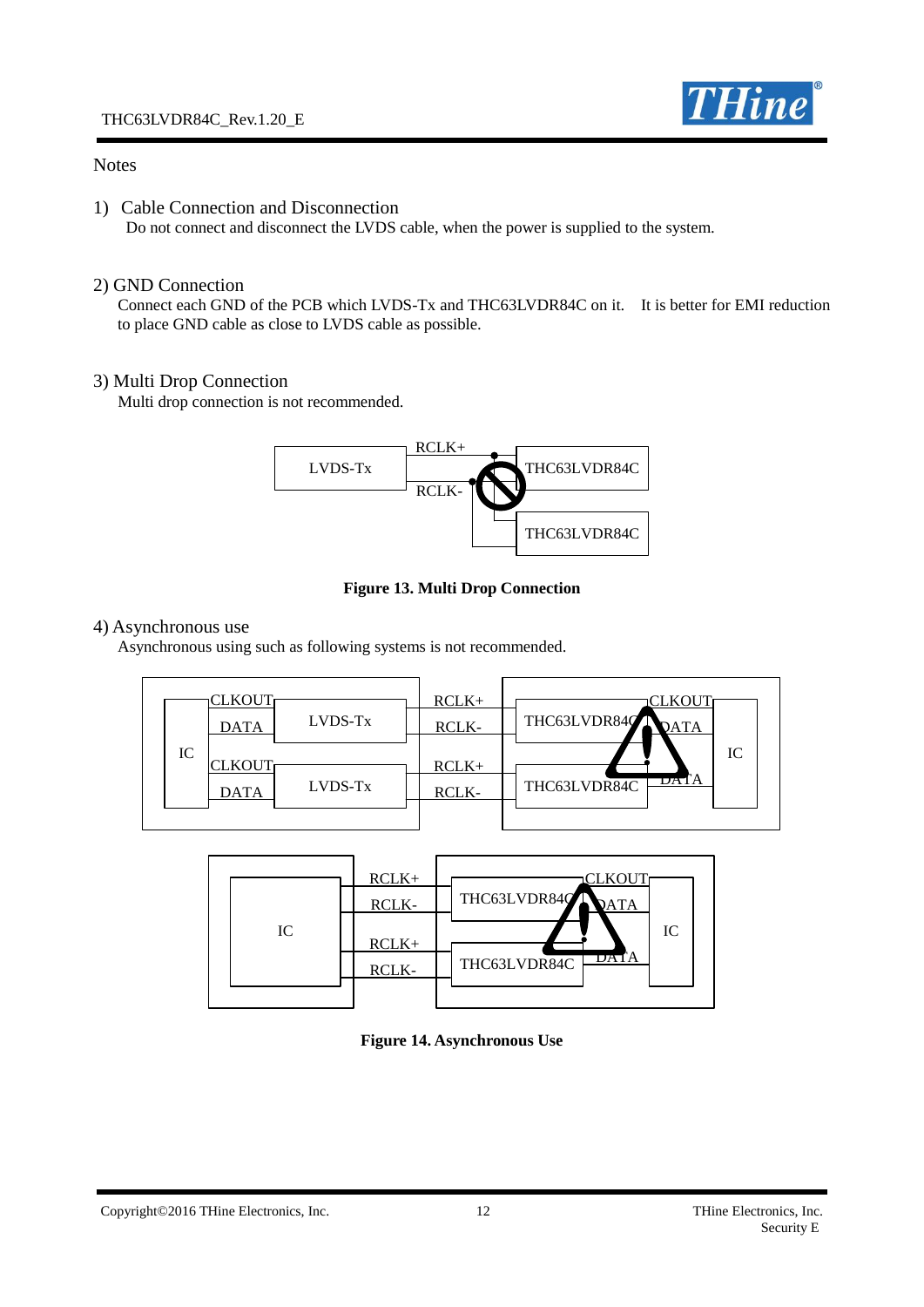

# THC63LVDR84C\_Rev.1.20\_E

# Package



**Figure 15. Package Diagram**

Copyright©2016 THine Electronics, Inc. 13 THine Electronics, Inc. 13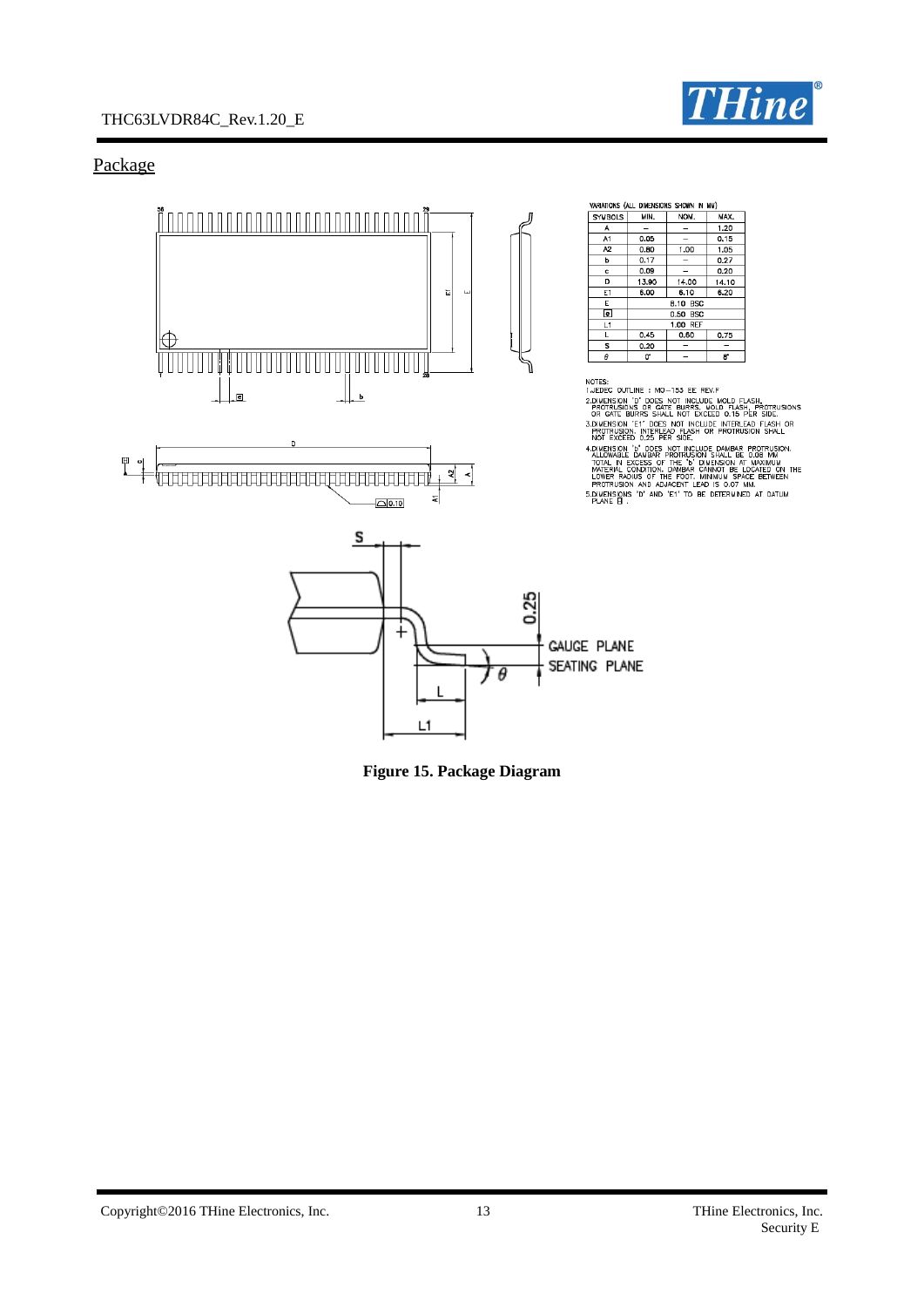

#### Reference Land Pattern



| Symbol | Calculation method | Units | <b>Calculation Result</b> |        |        |
|--------|--------------------|-------|---------------------------|--------|--------|
|        |                    |       | Level1                    | Level2 | Level3 |
| Zmax   | $Lmax+2JT$         | mm    | 9.40                      | 9.00   | 8.60   |
| Gmin   | $Smin -2JH$        | mm    | 5.40                      | 5.70   | 6.00   |
| Xmax   | $Wmax +2JS$        | mm    | 0.47                      | 0.370  | 0.27   |
|        | (Zamx-Gmin)/2      | mm    | 2.00                      | 1.65   | 1.30   |

\* We calculate the value based on Reflow Soldering Method. (Printed Manufacturing Tolerance and Mounted Tolerance = 0mm)

#### **Figure 16. Reference of Land Pattern**

The recommendation mounting method of THine device is reflow soldering. The reference pattern is using the calculation result on condition of reflow soldering.

**Notes** 

This land pattern design is a calculated value based on JEITA ET-7501.

Please take into consideration in an actual substrate design about enough the ease of mounting, the intensity of connection, the density of mounting, and the solder paste used, etc… The optimal land pattern size changes with these parameters. Please use the value shown by the land pattern as reference data.